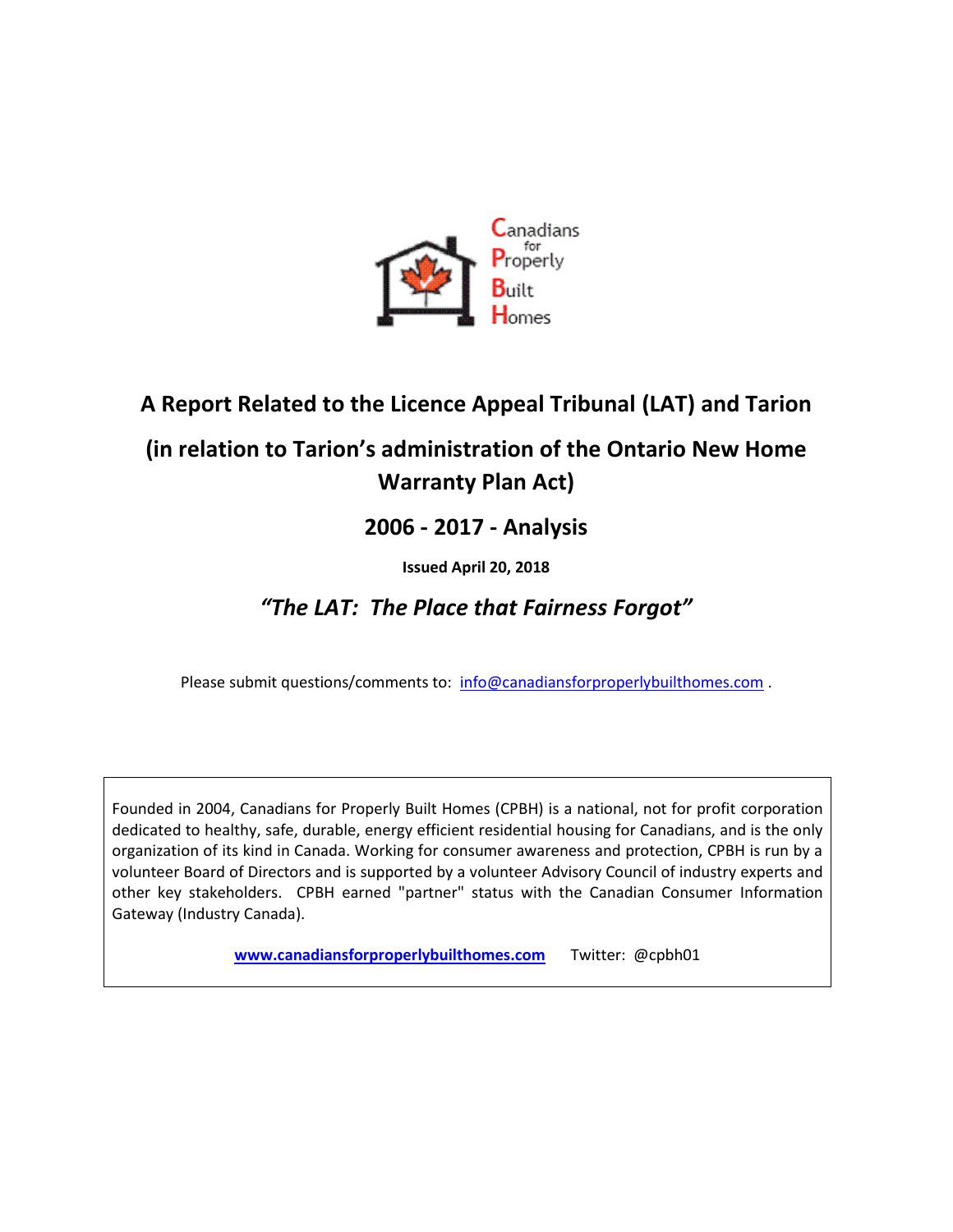#### **Executive Summary**

Over the years, a number of officials have expressed concern regarding the LAT's operations, for example:

".....A letter from Frank Denton (former Assistant Deputy Minister of Government and Consumer *Services) to Tarion's President Howard Bogach dated Oct. 7, 2014 also referenced the issue of homeowners unwilling to go to the LAT. ADM Denton's letter said: "…A less litigious and adversarial process would also address concerns the ministry has heard from homeowners that they are dissuaded from pursuing LAT appeals because the existing processes are not transparent, and are complicated, time-consuming, costly, and unbalanced…"* 

#### *and*

*"...The Thomson/Cohl report dated Aug. 3, 2016 also raised serious concern about the LAT's processes: "…It is hard to review such a lengthy proceeding without coming away with serious concern about how legalistic, court-like and adversarial the adjudicative process at the LAT….has become…" (p. 25).* 

During the period 2006 to 2017, homeowners have lost more than 85% of the items that they took to the LAT. Tarion is always represented by lawyers; homeowners typically represent themselves.

In 2017, only two (2) parties appealed Tarion's decisions at the LAT in 2017. This is a shocking statistic. When CPBH started to analyze the LAT vis-à-vis Tarion in 2006, there were 267 cases at the LAT re Tarion.



Consumers continue to advise CPBH that they have lost confidence in the LAT as a way to appeal Tarion's decisions, and they will simply not go there. Meanwhile serious complaints about Tarion continue to be highlighted in the media. Homeowners continue to express serious concerns to CPBH about Tarion as well, e.g., homeowners in a large housing development have advised that they are considering a class action suit, if they can find a law firm to handle it.

### *Access to justice appears to be worsening in Ontario in relation to newly built home construction defects and the Tarion Warranty Corporation.*